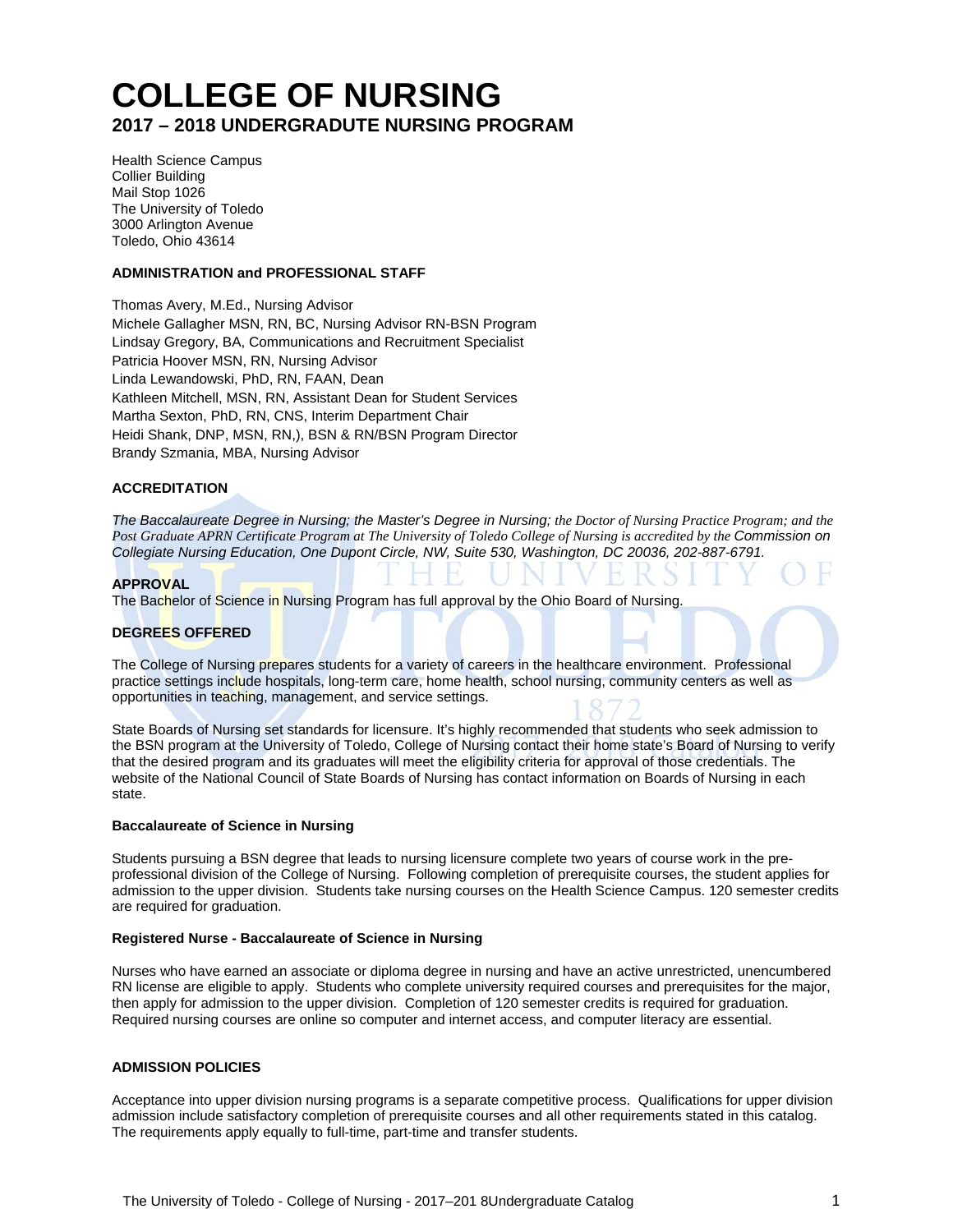#### **Pre-nursing**

Admission to the College of Nursing as a pre-licensure student requires a high school GPA of 2.75 or higher on a 4.0 scale and an ACT of 19 or higher or SAT of 990 or higher. Students enroll in pre-nursing courses based on placement test outcomes. Admission as a pre-nursing student does not guarantee acceptance into BSN or RN-BSN program.

#### **Baccalaureate Program**

Admission to the upper division professional nursing program is competitive based on a minimum cumulative GPA of 3.0 on a 4.0 scale and completion of all prerequisite courses with a grade of "C" or higher. Academic progression may be considered. Because the number of seats available for starting upper division study each semester is limited; students are encouraged to maintain a cumulative GPA above 3.0.

Nursing advisors will assist students to determine semester for application to the major. Prerequisite courses must be completed prior to beginning nursing major. *Application deadlines are subject to change: please check with nursing advisors.* 

Application to the major will include the higher education cumulative GPA without benefit of grade deletion. This means that a GPA will include the first grade earned for the course as well as the grade earned for a repeated course. Grades from all college courses determine GPA.

#### **RN-BSN Program**

Registered nurses who graduated from an accredited associate or diploma nursing program who have an active, unrestricted, unencumbered professional licensure to practice nursing may enroll in the College of Nursing to earn a baccalaureate degree. RN graduates from diploma or non-accredited nursing programs are required to submit a portfolio for application to the nursing major. Students complete university core courses and nursing prerequisites, and then apply for admission to the upper division program. A minimum cumulative GPA of 2.5 on a 4.0 scale and grades of "C" or higher in all course work is required. Transfer credit evaluation determines the number of credits needed to meet the graduation requirement. A minimum of 32 hours must be taken at the 3000 to 4000 levels. A minimum of 30 hours must be taken in the major.

Nursing advisors will assist students to determine semester for application to the major. Applications are not processed if missing transcripts documenting completion of prerequisite courses are missing. *Application deadlines are subject to change: please check with nursing advisors.* 

#### **Transfer Students**

Credit earned at other institutions may apply toward a degree in the College of Nursing. To be eligible for transfer, pre-licensure students need to have earned a minimum cumulative GPA of 2.75 on a 4.0 scale. To be eligible for transfer, nurses with an active unrestricted, unencumbered RN license need to have earned a minimum cumulative GPA or 2.5 on a 4.0 scale. Achieving the minimum GPA does not guarantee placement into nursing courses.

Students with transfer credit are expected to fulfill all University and College of Nursing requirements for a degree as specified in the catalog for the year in which they are admitted to the University. Not all credit that transfers to The University of Toledo will apply toward a degree in the College of Nursing.

Transferability of previously completed nursing courses is determined by the College of Nursing after the student submits official transcripts from all colleges and universities attended. In most cases, the student is expected to provide the Baccalaureate Program Director with syllabi, course packs or workbooks for assessment of congruence with College of Nursing courses. Evaluation must be completed before matriculation into the major and is applicable only for the semester offered admission.

Students who transfer from other institutions must take at least 30 semester hours at The University of Toledo; transfer into the College of Nursing may require more than 30 semester hours of work in the major, regardless of the number of hours transferred. Official transcripts of records from all schools previously attended must be on file with the University of Toledo before the student will be permitted to register.

*Transferology* is a multi-state transfer information system, which shows course equivalencies between public and private colleges and universities.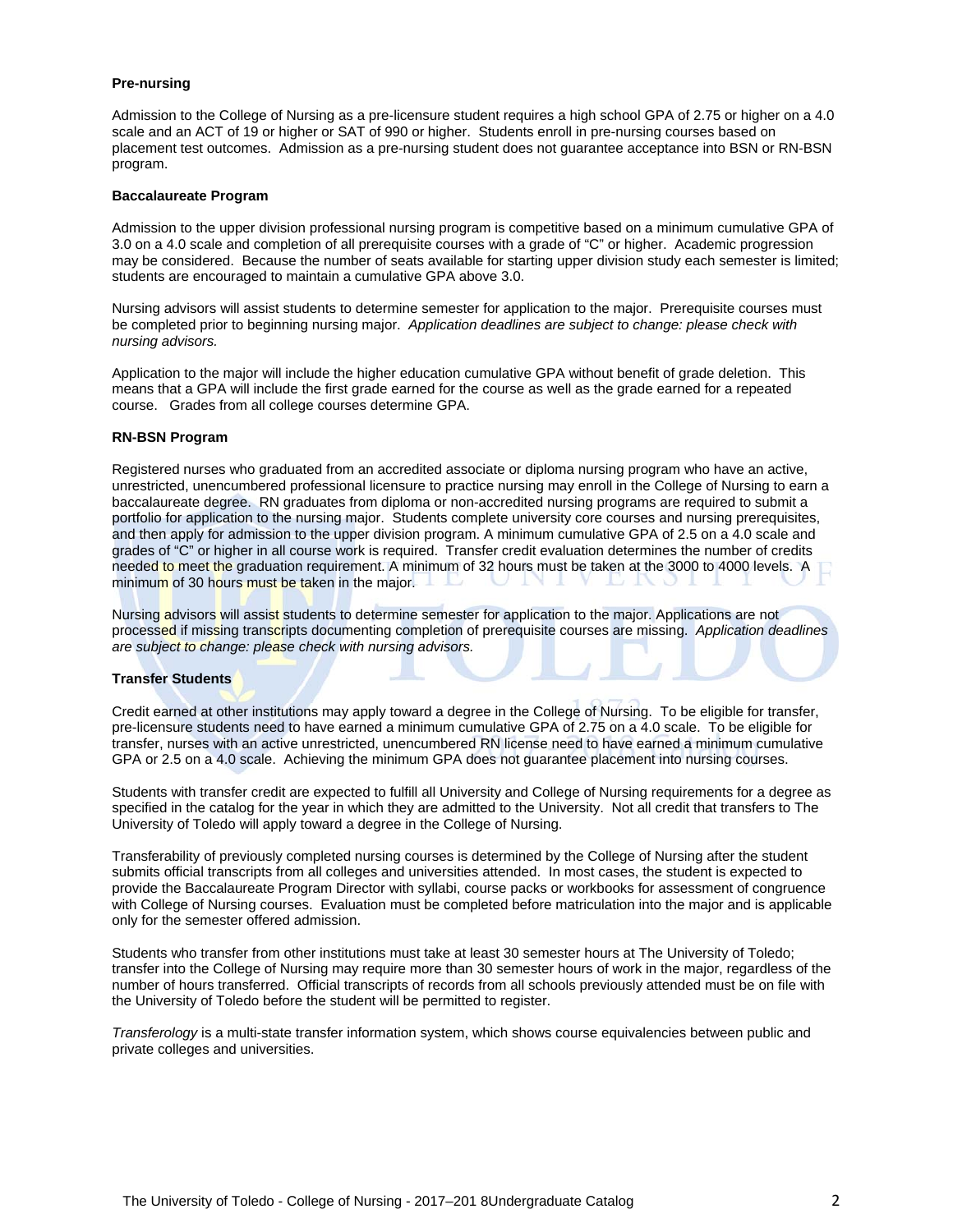#### **Change of College**

Students wishing to apply to the pre-licensure program must be in good standing with a cumulative GPA of 2.75 and 12 graded semester hours. Students wishing to apply to the RN-BSN program must be in good academic standing with a cumulative GPA of 2.5 and 12 graded semester hours. Students should make an appointment with a nursing adviser to discuss transfer requirements and have an academic record review. All college requirements, including core requirements, prerequisites, and minimum cumulative grade point average must be fulfilled as specified in the catalog year for the semester in which the student changes into the College of Nursing.

#### **Readmission**

Students who are accepted into the Upper Division, then decline, drop, or withdraw must reapply for admission to the major. . Students dismissed from the nursing program are not eligible for readmission to the nursing major.

Students who are readmitted must comply with existing university and CON requirements at the time of readmission. Absence of one academic year for any reason may require auditing previously passed nursing courses and satisfactory performance of skills to assure current clinical competency. Pre-licensure BSN students have 3 academic years (9 consecutive semesters to complete the program from the semester of matriculation of the nursing major) to complete the upper division component courses in the nursing major. RN-BSN students have 6 academic years from the semester of matriculation to complete the upper division components courses in the nursing major. The student may petition for up to a 1 academic year extension by completing the Request for Extension-undergraduate form. There is no limit on the number of times a student can repeat a NURS course so long as the courses in the major are completed in the specified timeframes.

# **TECHNICAL STANDARDS**

All students applying to the College of Nursing are held to the same technical standards.

Technical standards are intended to constitute an objective measure of a qualified applicant's ability to meet the program performance requirements.

| <b>Standards</b>                                                                                                                           | <b>Examples</b>                                                                                                                                                                                               |
|--------------------------------------------------------------------------------------------------------------------------------------------|---------------------------------------------------------------------------------------------------------------------------------------------------------------------------------------------------------------|
| Critical thinking ability for effective clinical<br>reasoning and clinical judgment<br>consistent with level of educational<br>preparation | Identification of cause/effect relationships in clinical situations<br>Use of the scientific method in the development of patient care plans<br>Evaluation of the effectiveness of nursing interventions<br>٠ |
| Interpersonal skills sufficient for<br>professional interactions with a diverse<br>population of individuals, families and<br>groups       | Establishment of rapport with patients/clients and colleagues<br>Capacity to engage in successful conflict resolution                                                                                         |
| Effective and sufficient communication to<br>facilitate professional interaction                                                           | Explanation of treatment procedures, initiation of health teaching.<br>$\bullet$<br>Documentation and interpretation of nursing actions and<br>$\bullet$<br>patient/client responses                          |
| Abilities sufficient for movement in<br>various health care environments.                                                                  | Movement about patient's room, work spaces and service areas                                                                                                                                                  |
| Gross and fine motor abilities sufficient<br>for providing safe, effective nursing care                                                    | Calibration and use of equipment<br>Lift or support at least 50 pounds<br>$\bullet$                                                                                                                           |
| Ability sufficient to monitor and assess<br>health needs                                                                                   | Ability to respond to monitoring device alarm and other emergency<br>signals<br>Ability to perform physical assessment<br>Ability to determine patient's condition and responses to treatments<br>$\bullet$   |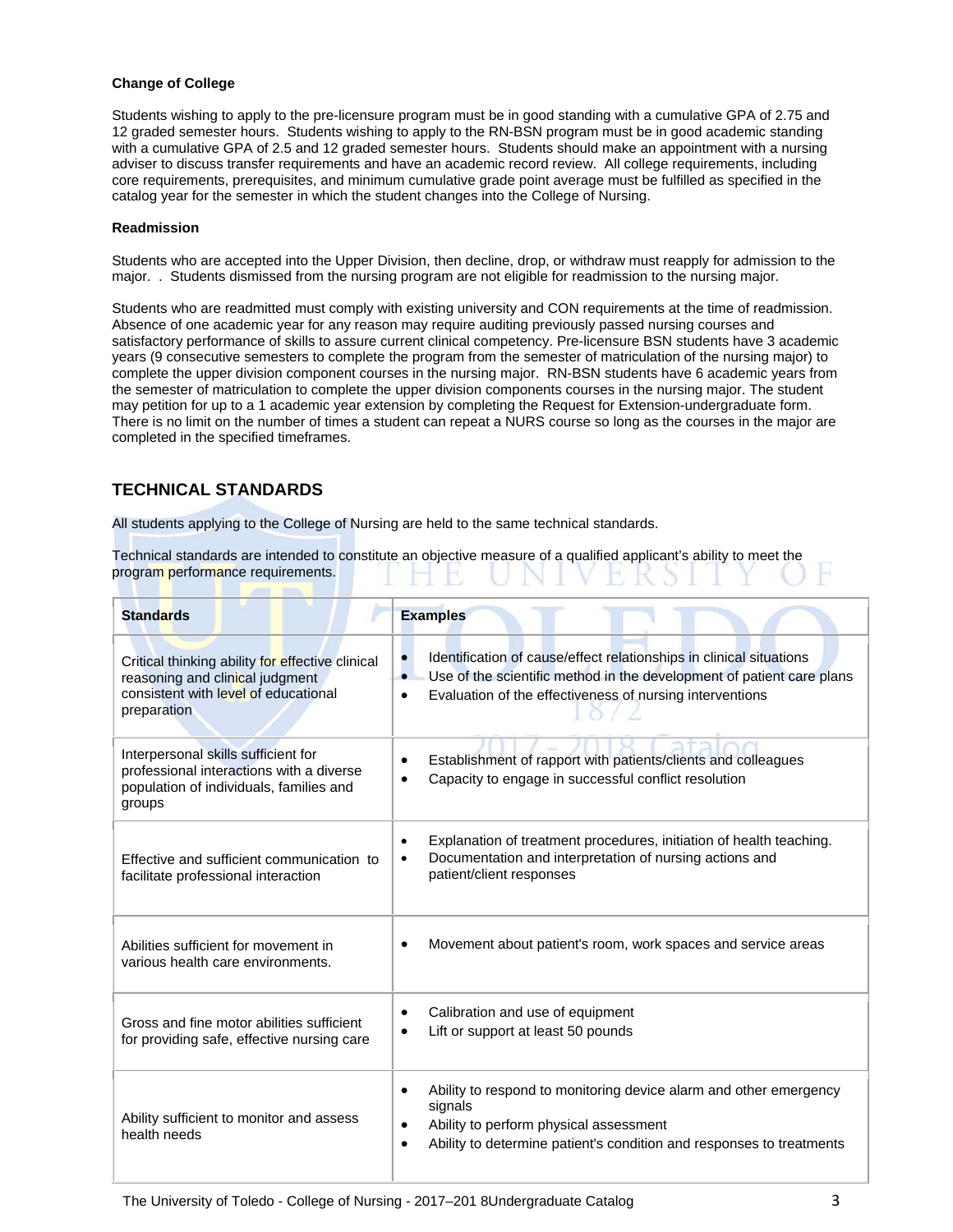# **MATRICULATION REQUIREMENTS**

#### **BSN Program**

Students offered admission to the College of Nursing must satisfactorily complete prerequisite courses with a grade of "C" or higher, before entering the upper division nursing program.

#### **RN-BSN Program**

Students offered admission to the College of Nursing must satisfactorily complete prerequisite courses with a grade of "C" or higher before entering the upper division nursing program.

#### **ACADEMIC POLICIES**

*Refer to the University Undergraduate Academic Policies that apply to all students. In case of conflicting policies, the stricter policies will apply.* 

#### **ACADEMIC PERFORMANCE STANDARDS UPPER DIVISION NURSING**

Once admitted to the upper division, The College of Nursing defines "good academic standing" as maintaining a cumulative GPA of 2.0 or higher and achieving a GPA of at least 2.0 each semester.

A grade below "C" (2.0 on a 4.0 scale) is not considered a passing grade for the major. The course must be repeated with an earned grade of "C" or higher (a grade of C- is not acceptable).A UT student who has retaken a course may petition to have a grade excluded from UT GPA computation in accordance with the Repeating a Course and Calculating GPA Policy. BGSU students will follow BGSU policy regarding GPA calculation.

The student is responsible for maintaining professional standards of conduct and providing safe, effective care while enrolled in the program.

Probation, suspension, and dismissal policies apply to full-time and part-time students. In all matters, the Dean's decision is final.

#### **Academic Misconduct**

Nursing students are expected to maintain high standards of behavior. Cheating, lying, stealing, failure to report, unauthorized replication of tests, and plagiarism are not tolerated and lead to dismissal from the program. Nonadherence to testing policies and procedures results in a grade of zero for the test and possible course failure. Dismissal from the College of Nursing occurs with major violation of academic standards. See the Undergraduate Student Handbook for discussion of academic misconduct

#### **Academic Probation**

A pre-nursing student who fails to achieve a semester GPA of 2.0 at the end of any semester is automatically placed on probation and must meet with a nursing advisor to complete a Conditional Enrollment Form. The student is removed from probation if the subsequent semester GPA is 2.0 or higher.

A student enrolled in nursing courses that does not maintain a cumulative GPA of 2.0 will be automatically placed on probation. The student is removed from probation when the cumulative GPA is 2.0 or higher.

A student will receive a SARP referral for unsatisfactory clinical performance at any time during the semester. Adherence to faculty recommendations for improvement and achievement of performance standards by end of the semester is required. Inability to meet clinical expectations results in failure of the nursing course.

#### **Academic Suspension**

The College of Nursing adheres to the University of Toledo Academic Policies. Academic suspension means a student is not eligible to enroll in courses from The University of Toledo or any other college/university for a minimum period of one semester. A student is subject to academic suspension if he/she falls below the minimum requirements or fails to make sufficient progress toward attainment of the degree. No course work taken at any other educational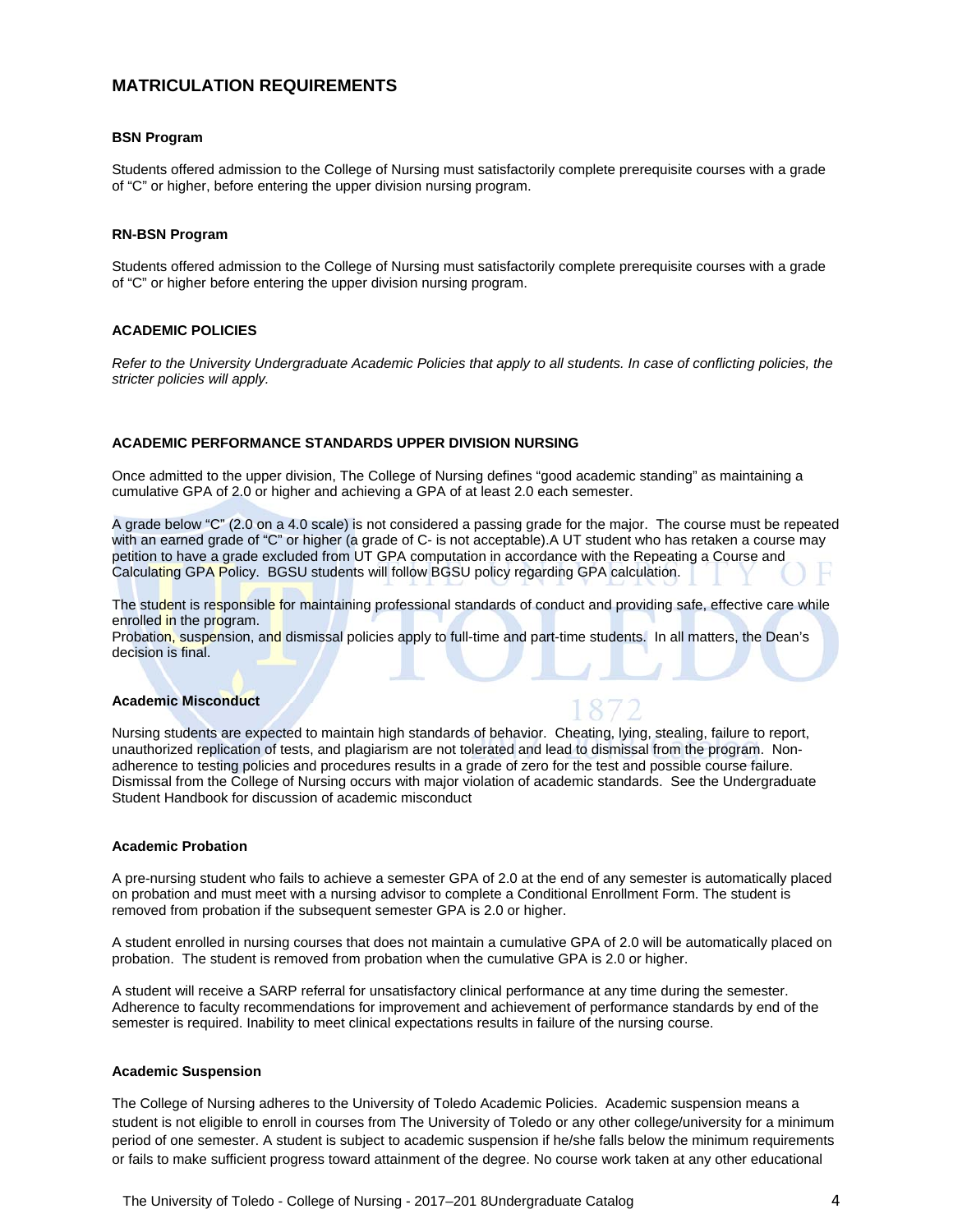institution during the student's suspension shall be accepted as transfer credit without approval. However, students may remove incompletes while under suspension. UT Policy - Academic Standing/Suspension.

A suspended student must submit an appeal in writing for readmission to the Associate Dean of the College of Nursing. Appeals must be received at least one month prior to the beginning of the academic term.

Students suspended for a second time cannot enroll at UT for at least one year and must meet with the program director prior to re-enrollment

#### **Dismissal**

Administrative dismissal may occur when a student is in noncompliance with health, immunization, BCLS, background check or insurance requirements.

A student can be dismissed for violating academic honesty standards (as described in this catalog), unsafe patient care, and unprofessional conduct (patterns of behavior that are inappropriate) identified in the National Student Nurses Association Guidelines at www.nsna.org, or American Nurses Association Code of Ethics, at www.nursingworld.org for the Ohio Board of Nursing Rules and Law at www.nursing.ohio.gov.

Conviction of a misdemeanor or felony that prohibits licensure can result in dismissal. Violation of federal HIPAA standards are also grounds for dismissal.

Students dismissed are not eligible for readmission to the College of Nursing.

### **COLLEGE OF NURSING GRADING SCALE**

The following grading scales apply to nursing courses. The minimum acceptable grade for nursing (NURS) courses is "C". Students are required to earn a passing grade for both theory and clinical in order to pass a nursing course. Failure of either theory or clinical requires retaking the entire course.

**BSN and RN-BSN**: A (100-93), B (92-85), C (84-76), D (75-68), F (67 or below)

#### **Jesup Scott HONORS COLLEGE**

The College of Nursing offers an honors program for eligible students as a part of the Jesup Scott Honors College. The program is competitive and limited to academically talented students. Students entering directly from high school are considered based on a review of application materials, which include a high school transcript, an application essay, leadership and/or work experience, and ACT or SAT scores. Students with an ACT composite score of25 or higher (SAT composite of 1150 or higher) and a high school GPA of 3.5or higher are encouraged to apply.

In order to graduate with College of Nursing honors, a student must complete all requirements of the nursing program. Honors students complete a minimum of 33 semester hours of honors courses, with at least 10 semester hours in the nursing upper division (3000 level and above). All CON Honors students must take the required university honors program courses for a total of 12 credit hours: HON 1010 Ideas, Innovation, and Society I (3 credit hours), , HON 1020 Ideas, Innovation, and Society II (3 credit hours) three semester hours selected from HON 2020 (Multicultural Literatures: The North American Experience) or HON 2030 (Multicultural Literatures: The Non-European World); three semester hours of upper-division interdisciplinary seminars offered through the Honors program (HON 4950 or 4960); honors thesis or project supervised by a faculty member in the major; and all requirements for departmental honors in nursing. Honors students must earn a minimum overall GPA of 3.3. To remain in good standing in the Honors College, a student must maintain a minimum overall GPA of 3.3.

#### **UNIVERSITY HONORS**

The University of Toledo will include all course work taken at other institutions of higher education in the calculation to determine if a student will graduate with honors; no student will be awarded a level of honors above that indicated by The University of Toledo cumulative GPA. The University of Toledo requires a minimum of 30 semester hours of standard letter-graded courses in the major in order to qualify for graduation with honors.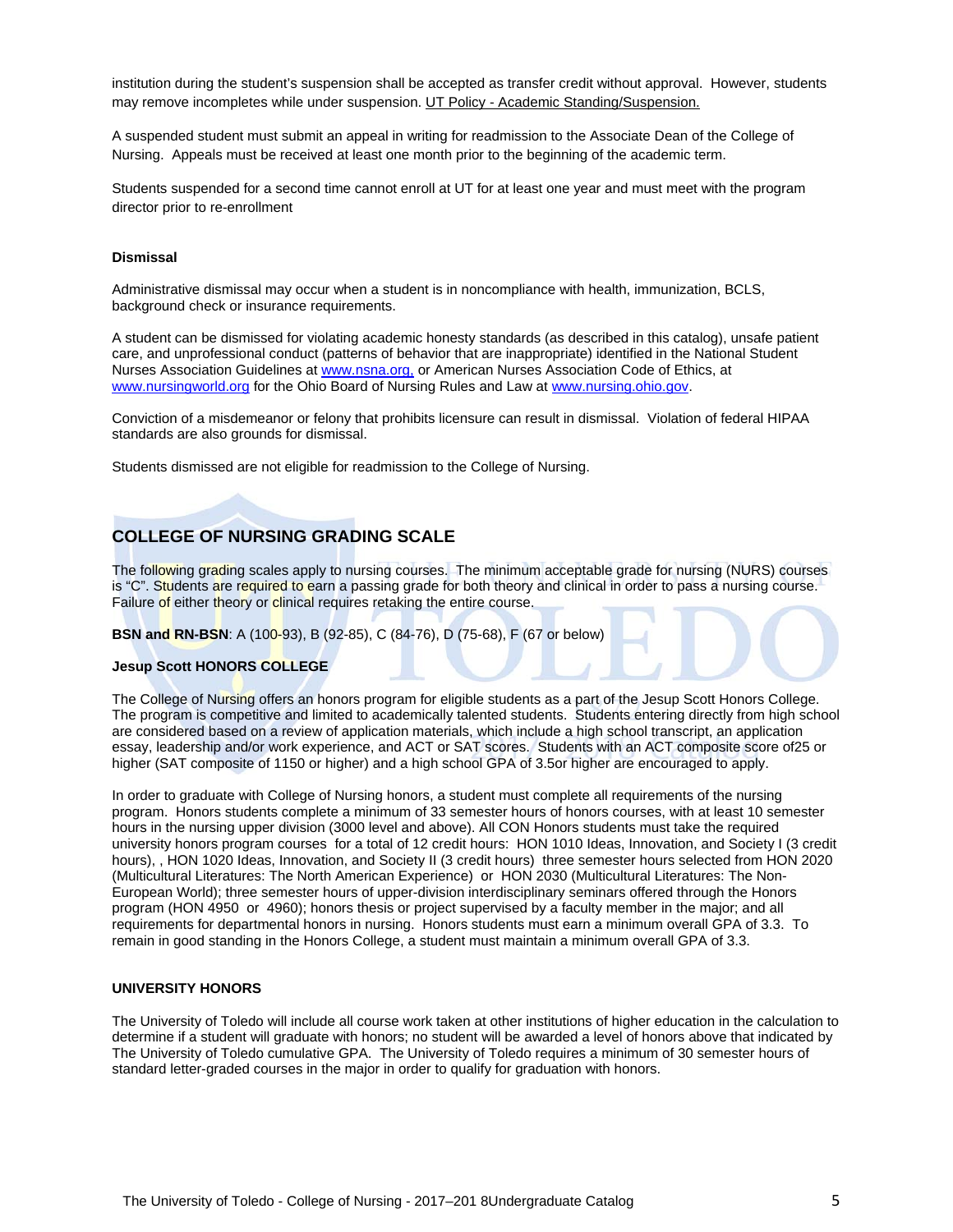# **STUDENT RESPONSIBILITIES**

#### **Plan of Study**

The student is responsible for registering for correct courses in their nursing plan of study each semester and for fulfilling all degree requirements.

#### **Transportation**

Students are responsible for transportation to class and clinical settings for participation in course activities. Because clinical sites are throughout Northern Ohio, and Southeastern Michigan, students are encouraged to talk with others in the assigned clinical group about carpooling.

The university provides bus transportation between Main Campus and Health Science Campus. Students can obtain schedules from the university website or the Transportation Office.

#### **Criminal Records Check**

Students are required to authorize The University of Toledo to obtain criminal record checks (i.e., BCII and FBI) and are responsible for fingerprinting expenses. Students must declare and document misdemeanor and/or felony offenses that occur prior to admission in the nursing program and/or during program progression. Convictions may result in denial of admission to the program or dismissal after matriculation. Reports must be sent directly to the Undergraduate Program office. Duplicate reports from places of employment or other sources are not acceptable as report results must be current with matriculation.

#### **Clinical Agency Requirements**

Students must meet health and safety requirements based on agency, local, state and federal government mandates. Students are responsible for the cost of meeting these obligations. Documentation must be submitted at least six weeks before a semester begins.

#### **Physical Examination**

"Fit and free for duty" statements are documented on the College of Nursing health form every year. The physical examination documentation cannot expire during the semester.

#### **Proof of Immunity**

All students are required to submit antibody lab reports as proof of immunity for hepatitis B, rubella, rubeola, varicella, and mumps. Immunization does not provide the proof of immunity required by the clinical agencies. The Hepatitis B surface antibody is required 2 months after completing the series of Hepatitis B vaccine. Documentation of tetanus and pertusis immunization within the past ten years is required. Other vaccinations may be required as dictated by CDC guidelines.

#### **PPD**

A two-step PPD is required before starting nursing courses, followed by an annual PPD. Students with a history of positive PPD must obtain annual healthcare provider documentation of "free of active disease" statement on the College of Nursing Physical and PPD form. Students with active disease must obtain medical intervention and are limited in clinical experiences according to agency policy.

#### **Flu Shot**

An influenza vaccine is required annually.

#### **Training**

HIPAA, Safety, and Diversity training are required by the College of Nursing before clinical begins, along with an annual review of regulations and updates.

Documentation of completion of American Heart Association Basic Life Support for Healthcare Providers is required before clinical starts. Cards cannot expire during the semester.

#### Insurance

Students in the College of Nursing are required to maintain healthcare insurance. UT students will have the charge for health insurance placed on their account. If the student has health insurance that is equivalent to or exceeds the health insurance offered by the University, an online waiver process may be completed. If the UT student does not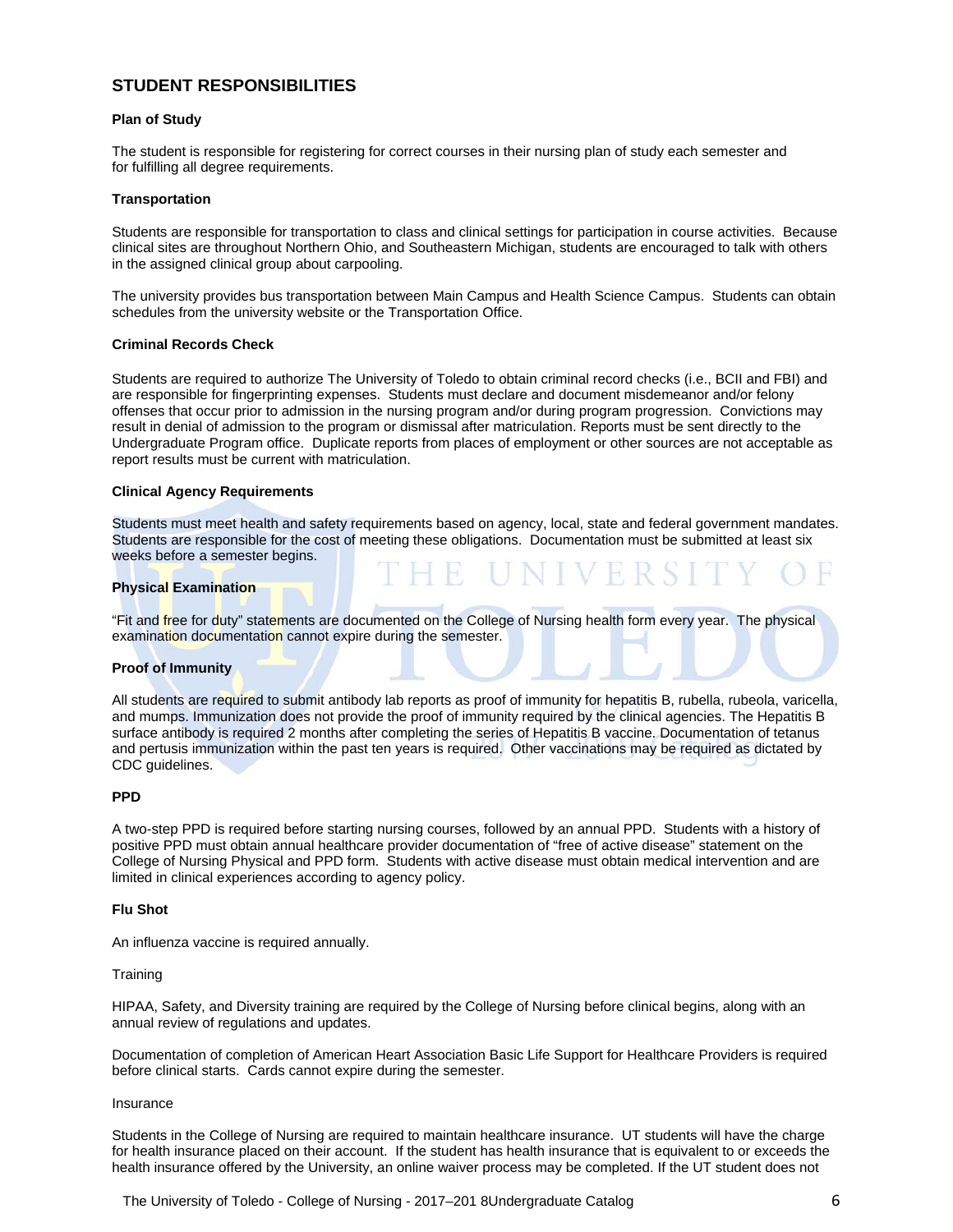complete the online waiver process within the specified deadline, the health insurance will remain on the student's account.

Upper Division Nursing Policy 3364-30-05 Student Health Insurance

#### Additional Information

Clinical agencies have the right to deny a student access to the facility when requirements are unmet. Students who fail to provide documentation of health, immunization, and BLS by established deadlines may be administratively dismissed for the semester.

Students who experience exposure or injury or an emergency healthcare situation during clinical must follow agency protocol to obtain treatment at the agency if available, but are responsible for any costs incurred. Follow-up with University Student Health Services is required.

Students who experience acute illness or injury must provide the College of Nursing with healthcare provider documentation of release to return to class and clinical. Students will be evaluated individually for ability to provide safe patient care and compliance with clinical facility regulations. Students experiencing pregnancy delivery must provide healthcare provider approval to return/continue in clinical; clearance to return to clinical is submitted before restarting any clinical activity.

#### **Academic Advising**

Academic advising for new, transfer and continuing students is available on the Main Campus While ultimate responsibility for educational decisions rests with the student, advisers can assist the student to identify alternatives and potential consequences; help select courses to meet University core and college requirements; and facilitate student evaluation of academic progress.

#### **Transcripts and Degree Audit Reports**

A transcript is a chronological list of academic courses that includes all courses attempted and grades earned. The transcript does not indicate how specific courses apply to University and College of Nursing requirements. Developmental and technical courses are not counted toward minimum credits for degrees, but may appear on transcripts. The Degree Audit Reporting System is an automated record that contains all of a student's graduation requirements and tracks that student's progress toward meeting those requirements. Degree audits are available to students upon request from the Office of Student Retention and Academic Success and online through the myUT portal Student Self-Service. Students are encouraged to keep current degree audits for their personal use and to discuss their degree audits with their academic advisers\*\* The Degree Audit in Banner details all requirements applicable to a student's academic program and identifies requirements remaining when all registered courses are completed. Students access the transcript and Banner through myUT portal.

Official transcripts for all post high school study must be provided by the student before matriculation into the College of Nursing. Transcripts will be reviewed, with degree and courses accepted for transfer posted to the student's academic record. Students who do not provide official transcripts cannot register for nursing courses. Official transcripts are provided directly to The University of Toledo from the issuing institution; "issued to student" transcripts are not considered as official transcripts.

#### **Sequence of Courses**

There is a prescribed sequence of courses for each program. Developmental courses may be required on the basis of placement testing and/or high school deficiencies. Students should meet with a nursing advisor to review program requirements to ensure completion in the appropriate sequence and consistent with their plan of study. Student use of Degree Audit to track progress is highly recommended. All requirements must be fulfilled as specified in the catalog for the year in which the student begins nursing courses.

#### **Plan of Study**

Students consult with the Nursing Advisor to develop a plan of study for program completion. BSN students follow the required sequence of courses as stated in this catalog. Courses in each semester of the nursing major, for the basic BSN program, are co-requisite to one another and pre-requisite to the next semester. Therefore, students who may need to make changes to their plans of study are required to meet with the BSN program director and nursing advisor prior to taking any action. RN-BSN student enrollment is on a full-time or part-time basis, with one or more courses each semester. A plan of study is developed in consultation with the Nursing Adviser, with a signed copy submitted to the College of Nursing Undergraduate Program office. Students are expected to progress according to their plan of study. Plan of study changes must be submitted in writing at least eight weeks prior to start of the semester.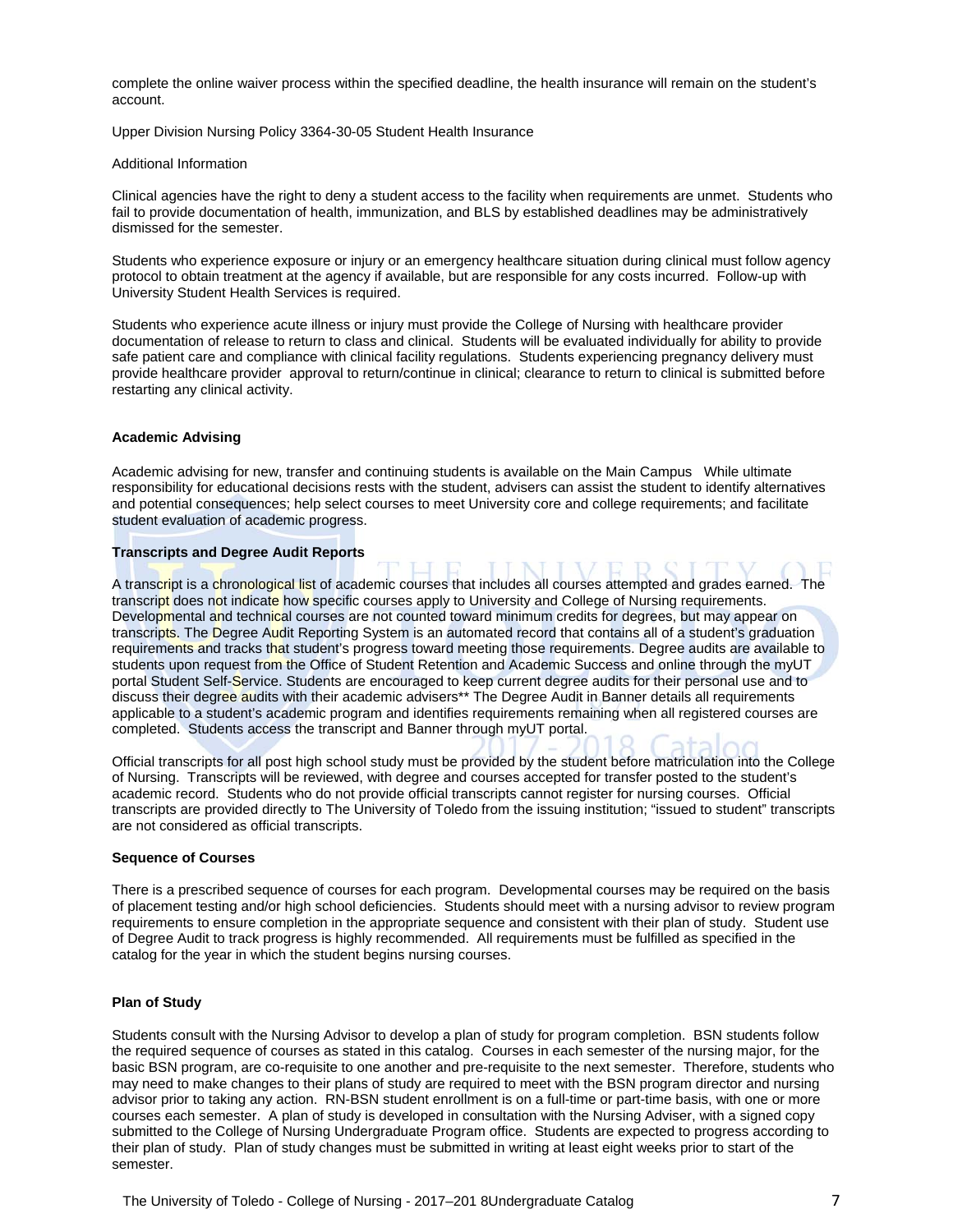#### **GPA Recalculation for Repeated Courses**

Application to the major for BSN students will include the higher education cumulative GPA without benefit of grade deletion. This means that the GPA will include the first grade earned for the course as well as the grade earned for a repeated course.

#### **Withdraw, Drop and Not Reported Grade Policy**

Risk for loss of financial aid may occur with excessive hours of W, DR and NR grades. Students who transfer into the College of Nursing from another college at The University of Toledo retain the number of W, DR and NR grades accumulated in previous work. Failing grades as a result of academic dishonesty will remain in the student academic record.

#### **Academic Due Process and Appeal of Final Course Grade**

The University of Toledo, College of Nursing upholds the principles of fairness and integrity and equitable application of the course syllabi, College of Nursing policies and procedures for student evaluation and the grading process for the assignment of a final grade.

The policy 3364.82-05 for academic due process is found on the University policies website: http://www.utoledo.edu/policies/academic/college\_of\_nursing/pdfs/3364\_82\_05.pdf

#### **Professional Licensure**

Application to be a registered nurse is a separate procedure based on the state of initial licensure. Students are responsible to apply for licensure in Ohio. A verification of program completion is provided directly to the Ohio Board of Nursing after the university has cleared the student as having met all degree requirements. Students licensing outof-state are responsible to consult with the appropriate State Board of Nursing and must supply all required paperwork to the College of Nursing for processing.

#### **PROGRAM REQUIREMENTS**

#### **Degree Requirements**

The College of Nursing (CON) reserves the right to change any provision, regulation and requirement. Changes will be publicized through appropriate channels. These changes will be binding on the date they are approved by faculty action. Courses taken at other nursing programs may not substitute for professional courses. Only students admitted to the nursing program are allowed to take NURS courses.

#### **Residency Requirement**

Students transferring from other institutions must earn at least 30 hours of credit at The University of Toledo; at least 30 of these must be in the nursing major. Full-time students must take the last semester, and part-time students the last 12 hours, in residence, unless alternative arrangements have been made in advance with the Baccalaureate Program Director of the College of Nursing.

#### **Credit Hours**

Students must complete a minimum of 120 hours of course work that includes University core requirements and all required course work in the major. A minimum of 64 hours must be taken at the 2000 to 4000 level, and a minimum of 32 hours must be taken at the 3000 to 4000 level. Students are encouraged to use Degree Audit to review remaining requirements and meet with the nursing adviser before every registration to assess progress toward completion of requirements. If a student completes basic and required courses in the major in fewer than 120 hours, the student must successfully complete elective courses to meet the total of 120 hours.

#### **Credit Restrictions**

Total earned hours shown on a student's transcript may not all be applicable to the minimum of 120 credits required for a degree. Students with entrance deficiencies in mathematics and required courses or choose to take developmental courses will need to complete additional hours. No more than two hours in physical education or recreation courses at the 1000 level will apply toward the degree. Students will not receive credit for repeated courses (taking the same course twice), whether taken at The University of Toledo or elsewhere. The college reserves the right to deny credit for any course (including SKLS courses) and blanket technical credit not applicable to the nursing program.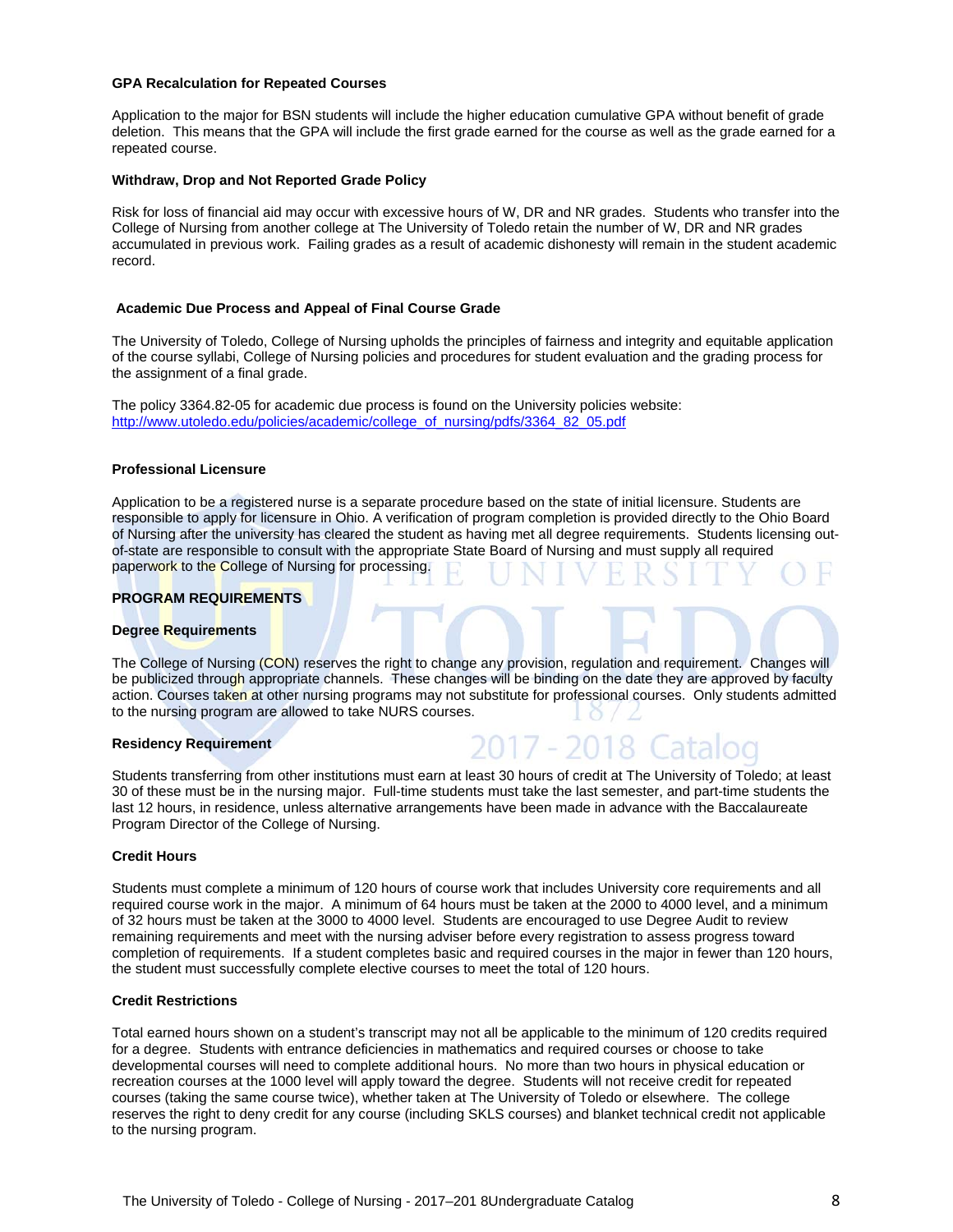#### **University Core Curriculum Requirements**

Nursing students are required to complete the University core curriculum requirements that comprise the University Core Curriculum. The courses include English composition, humanities/fine arts, social sciences, natural sciences and mathematics, and multicultural studies. Students are placed into chemistry and mathematics courses by ACT scores or placement tests in those subjects; consult with the Nursing Advisor for specific details.

#### **Orientation (NURS 1000)**

All first-year pre-nursing students must successfully pass NURS 1000.

#### **PROGRAM REQUIREMENTS**

# **BACHELOR OF SCIENCE in NURSING**

Students accepted into the College of Nursing should be academically prepared to be placed into MATH 2600 and CHEM 1120, otherwise students will be required to take 1110. The additional course credit can be used to meet the total credit hours required for graduation.

Students are required to successfully complete **120** credit hours with an overall grade point average of 2.0 or higher

Students should consult their Degree Audit for coursework that fullfills elective course requirements in the General Education area

The College of Nursing has provisional approval of the Ohio Board of Nursing and is nationally accredited by the Commission on Collegiate Nursing Education

|                    |                |               |                     |                                               | <b>CR HRS</b>           |  | <b>COURSE</b>                   |
|--------------------|----------------|---------------|---------------------|-----------------------------------------------|-------------------------|--|---------------------------------|
| <b>Term</b>        | <b>SUBJECT</b> | <b>NUMBER</b> |                     | <b>COURSE TITLE</b>                           |                         |  | <b>REQUIREMENTS</b>             |
| <b>First Term</b>  |                |               |                     |                                               |                         |  |                                 |
|                    |                |               | <b>CHEM</b>         |                                               |                         |  |                                 |
|                    | <b>CHEM</b>    | 1120          | 1120                | <b>Chemistry for Health Sciences</b>          | 4                       |  | Minimum 2.0 grade               |
|                    |                |               | <b>EEES</b>         |                                               |                         |  |                                 |
|                    | <b>EEES</b>    | 2150          | 2150                | Biodiversity                                  | 4                       |  | Minimum 2.0 grade               |
|                    |                |               | <b>ENGL</b>         |                                               |                         |  |                                 |
|                    | <b>ENGL</b>    | 1110          | 1110<br><b>NURS</b> | <b>English Composition 1</b>                  | $\overline{3}$          |  | Minimum 2.0 grade               |
|                    | <b>NURS</b>    | 1000          | 1000                | Professional Nursing Orientation              | 1                       |  | Minimum 2.0 grade               |
|                    |                |               |                     |                                               |                         |  |                                 |
|                    | <b>PSY</b>     | 1010          | <b>PSY 1010</b>     | Principles of Psychology                      | $\overline{3}$          |  | Minimum 2.0 grade               |
|                    |                |               |                     |                                               |                         |  |                                 |
|                    |                |               |                     |                                               | 15                      |  |                                 |
| <b>Second Term</b> |                |               |                     |                                               |                         |  |                                 |
|                    |                |               | <b>ENGL</b>         |                                               |                         |  |                                 |
|                    | <b>ENGL</b>    | 2950          | 2950                | <b>Science &amp; Technical Report Writing</b> | 3                       |  | Minimum 2.0 grade               |
|                    | <b>HEAL</b>    | 1800          | <b>HEAL 1800</b>    | <b>Medical Terminology</b>                    | $\overline{\mathbf{3}}$ |  | Minimum 2.0 grade               |
|                    | <b>KINE</b>    | 2560          | <b>KINE 2560</b>    | Anatomy & Physiology I                        | $\overline{3}$          |  | Minimum 2.0 grade               |
|                    | <b>KINE</b>    | 2460          | <b>KINE 2460</b>    | Anatomy & Physiology I Lab                    | 1                       |  | Minimum 2.0 grade               |
|                    |                |               |                     | <b>Humanities Elective</b>                    | $\mathbf{3}$            |  | Minimum 2.0 grade               |
|                    |                |               |                     | Elective                                      | $\overline{1}$          |  |                                 |
|                    |                |               |                     |                                               |                         |  |                                 |
|                    |                |               |                     |                                               | 14                      |  |                                 |
| <b>Third Term</b>  |                |               |                     |                                               |                         |  |                                 |
|                    |                |               |                     |                                               |                         |  | Minimum 2.0 grade               |
|                    | KINE           | 2570          | <b>KINE 2570</b>    | Anatomy & Physiology II                       | 3                       |  | Completion of KINE              |
|                    | <b>KINE</b>    | 2470          | <b>KINE 2470</b>    |                                               | 1                       |  | 2560/2460                       |
|                    |                |               |                     | Anatomy & Physiology II Lab                   |                         |  | Minimum 2.0 grade               |
|                    |                |               | <b>MATH</b>         |                                               |                         |  |                                 |
|                    | <b>MATH</b>    | 2600          | 2600                | Intro to Statistics                           | 3                       |  | Minimum 2.0 grade               |
|                    |                |               |                     |                                               |                         |  | Minimum 2.0 grade               |
|                    | <b>PSY</b>     | 2510          | PSY 2510            | Lifespan Developmental Psychology             | 3                       |  | Completion of PSY 1010          |
|                    |                |               |                     | <b>Humanities Elective</b>                    | 3                       |  | Minimum 2.0 grade               |
|                    |                |               |                     | Social Science Elective                       | 3                       |  | Minimum 2.0 grade               |
|                    |                |               |                     |                                               |                         |  |                                 |
|                    |                |               |                     |                                               | 16                      |  |                                 |
| <b>Fourth Term</b> |                |               |                     |                                               |                         |  |                                 |
|                    |                |               |                     | Microbiology & Infectious                     |                         |  | Minimum 2.0 grade               |
|                    | <b>KINE</b>    | 2590          | <b>KINE 2590</b>    | Disease                                       | 3                       |  | Completion of KINE<br>2560/2460 |
|                    |                |               |                     |                                               |                         |  |                                 |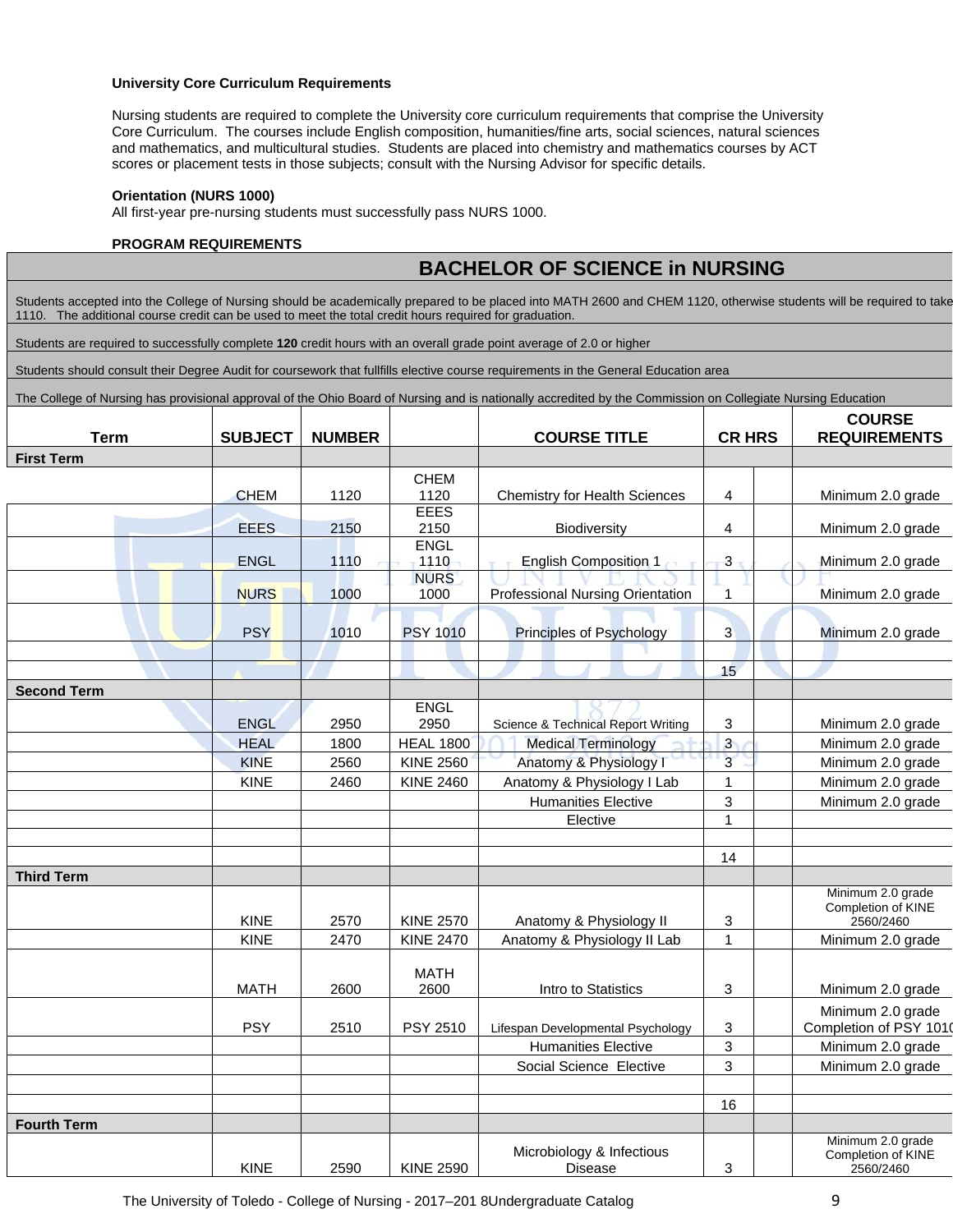| <b>HEAL</b> | 2800 | <b>HEAL 2800</b> | <b>Principles of Nutrition</b> | 3  | Minimum 2.0 grade<br>Completion of KINE<br>2560/2460 |
|-------------|------|------------------|--------------------------------|----|------------------------------------------------------|
| <b>PHIL</b> | 3370 | <b>PHIL 3370</b> | <b>Medical Ethics</b>          | 3  | Minimum 2.0 grade                                    |
|             |      |                  | <b>Multicultural US</b>        | 3  | Minimum 2.0 grade                                    |
|             |      |                  | <b>Multicultural Non US</b>    | 3  | Minimum 2.0 grade                                    |
|             |      |                  |                                |    |                                                      |
|             |      |                  |                                | 15 |                                                      |
|             |      |                  |                                |    |                                                      |

**Students must apply and be accepted into the upper division professional major. Admission is competitive based on academic courses must be completed with a grade of "C" or higher. A cumulative GPA of 3.0 is required to apply.** 

| <b>Fifth Term</b>   |             |      |                  |                                                 |                |  |
|---------------------|-------------|------|------------------|-------------------------------------------------|----------------|--|
|                     |             |      |                  |                                                 | 5              |  |
|                     | <b>NURS</b> | 3040 | <b>NURS 3040</b> | Nursing to Promote Wellness Across the Lifespan |                |  |
|                     |             |      |                  | Fundamental of Nursing and Assessment across    |                |  |
|                     | <b>NURS</b> | 3080 | <b>NURS 3080</b> | the Lifespan                                    |                |  |
|                     | <b>NURS</b> | 3150 | <b>NURS 3150</b> | Pathopharmacology 1                             |                |  |
|                     | <b>NURS</b> | 3190 | <b>NURS 3190</b> | Nursing Research 1                              | $\overline{c}$ |  |
|                     |             |      |                  |                                                 | 15             |  |
| <b>Sixth Term</b>   |             |      |                  |                                                 |                |  |
|                     | <b>NURS</b> | 3280 | <b>NURS 3280</b> | <b>Advanced Fundamentals</b>                    | 3              |  |
|                     | <b>NURS</b> | 3290 | <b>NURS 3290</b> | <b>Nursing Research 2</b>                       | $\mathbf{1}$   |  |
|                     | <b>NURS</b> | 3300 | <b>NURS 3300</b> | Nursing Care of Persons with Health Challenges  | 4              |  |
|                     | <b>NURS</b> | 3400 | <b>NURS 3400</b> | <b>Family Health</b>                            | $\overline{4}$ |  |
|                     | <b>NURS</b> | 3540 | <b>NURS 3540</b> | Pathopharmacology 2                             | 3              |  |
|                     |             |      |                  |                                                 | 15             |  |
| <b>Seventh Term</b> |             |      |                  |                                                 |                |  |
|                     |             |      |                  |                                                 |                |  |
|                     | <b>NURS</b> | 4130 | <b>NURS 4130</b> | Nursing Care of Persons in Crisis 1             | 4              |  |
|                     |             |      |                  |                                                 |                |  |
|                     | <b>NURS</b> | 4240 | <b>NURS 4240</b> | Nursing Care of Persons in Crisis 2             | 8              |  |
|                     | <b>NURS</b> | 4260 | <b>NURS 4260</b> | Professional Nursing Development                | 3              |  |
|                     |             |      |                  |                                                 | 15             |  |
| <b>Eighth Term</b>  |             |      |                  |                                                 |                |  |
|                     | <b>NURS</b> | 4510 | <b>NURS 4510</b> | <b>Population Health</b>                        | 4              |  |
|                     | <b>NURS</b> | 4620 | <b>NURS 4620</b> | <b>Precepted Clinical Practicum</b>             | 5              |  |
|                     |             |      |                  |                                                 |                |  |
|                     |             |      |                  | Nursing Care of Persons and Families with       |                |  |
|                     | <b>NURS</b> | 4700 | <b>NURS 4700</b> | <b>Complex Care Needs</b>                       | 3              |  |
|                     |             |      |                  |                                                 |                |  |
|                     | <b>NURS</b> | 4760 | <b>NURS 4760</b> | <b>Professional Nursing Competency</b>          | 3              |  |
|                     |             |      |                  |                                                 | 15             |  |
|                     |             |      |                  | <b>Total Earned Credit Hours</b>                | 120            |  |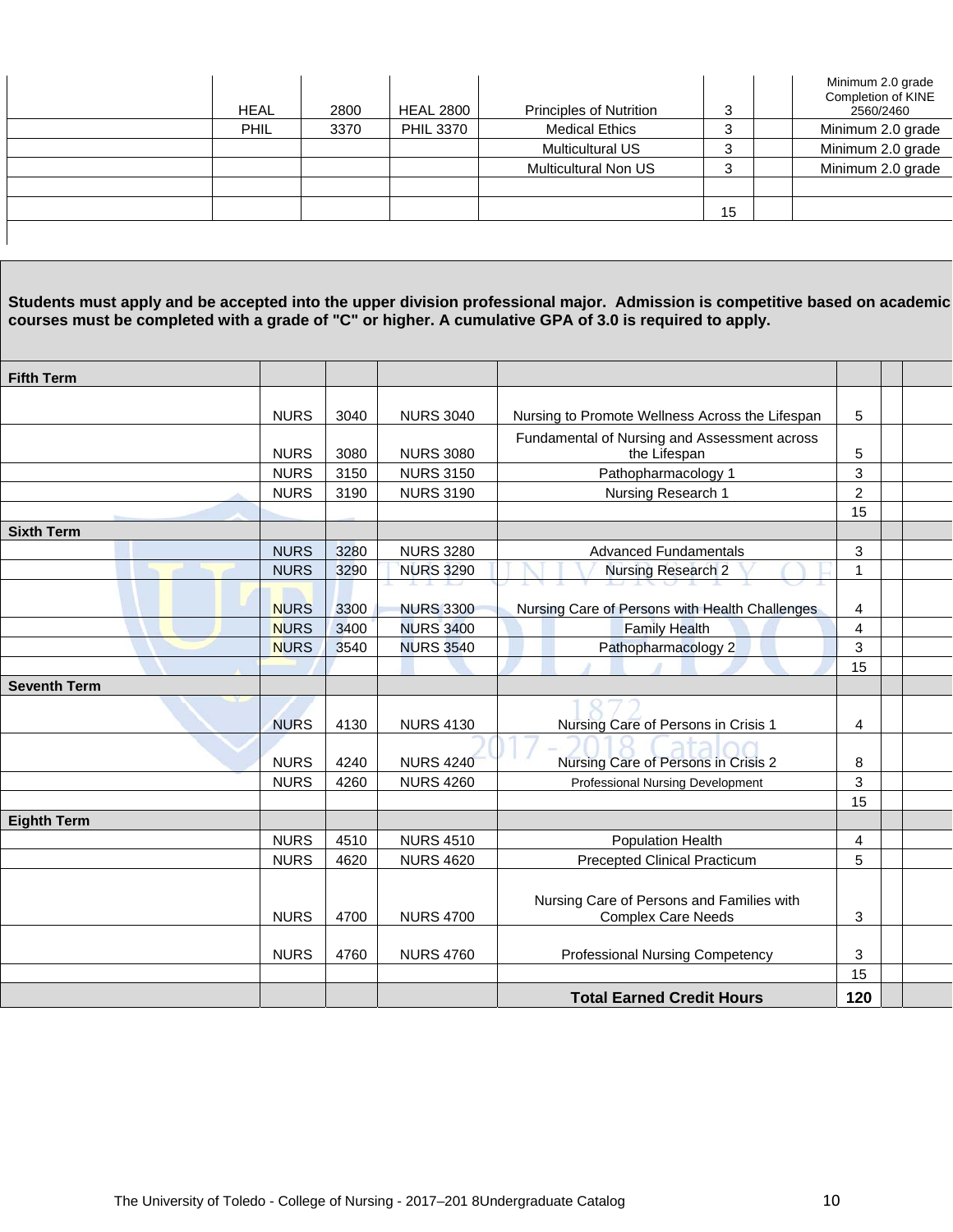# **RN - BACHELOR OF SCIENCE in NURSING**

Students accepted into the College of Nursing should be academically prepared to be placed into MATH 2600 and CHEM 1120, otherwise students will be required to take 1110. The additional course credit can be used to meet the total credit hours required for graduation.

Students are required to successfully complete **120** credit hours with an overall grade point average of 2.0 or higher

Students should consult their Degree Audit for coursework that fullfills elective course requirements in the General Education area

The College of Nursing has provisional approval of the Ohio Board of Nursing and is nationally accredited by the Commission on Collegiate Nursing Education

| <b>Term</b>        | <b>SUBJECT</b>             | <b>NUMBER</b> |                                      | <b>COURSE TITLE</b>                               | <b>CR HRS</b>  | <b>COURSE</b><br><b>REQUIREMENTS</b>    |  |
|--------------------|----------------------------|---------------|--------------------------------------|---------------------------------------------------|----------------|-----------------------------------------|--|
| <b>First Term</b>  |                            |               |                                      |                                                   |                |                                         |  |
|                    |                            |               | <b>CHEM</b>                          |                                                   |                |                                         |  |
|                    | <b>CHEM</b>                | 1120          | 1120                                 | <b>Chemistry for Health Sciences</b>              | 4              | Minimum 2.0 grade                       |  |
|                    |                            |               | <b>EEES</b>                          |                                                   |                |                                         |  |
|                    | <b>EEES</b>                | 2150          | 2150<br><b>ENGL</b>                  | Biodiversity                                      | 4              | Minimum 2.0 grade                       |  |
|                    | <b>ENGL</b>                | 1110          | 1110                                 | <b>English Composition 1</b>                      | 3              | Minimum 2.0 grade                       |  |
|                    |                            |               |                                      |                                                   |                |                                         |  |
|                    |                            |               |                                      |                                                   |                |                                         |  |
|                    | <b>PSY</b>                 | 1010          | PSY 1010                             | Principles of Psychology                          | 3              | Minimum 2.0 grade                       |  |
|                    |                            |               |                                      |                                                   |                |                                         |  |
|                    |                            |               |                                      |                                                   | 15             |                                         |  |
| <b>Second Term</b> |                            |               |                                      |                                                   |                |                                         |  |
|                    | <b>ENGL</b>                |               | <b>ENGL</b><br>2950                  |                                                   |                |                                         |  |
|                    |                            | 2950          |                                      | Science & Technical Report Writing                | 3<br>3         | Minimum 2.0 grade<br>Minimum 2.0 grade  |  |
|                    | <b>KINE</b>                | 2560          | <b>KINE 2560</b>                     | <b>Multicultural US</b><br>Anatomy & Physiology I | $\overline{3}$ | Minimum 2.0 grade                       |  |
|                    | <b>KINE</b>                | 2460          | <b>KINE 2460</b>                     | Anatomy & Physiology I Lab                        | 1              | Minimum 2.0 grade                       |  |
|                    |                            |               |                                      | <b>Humanities Elective</b>                        | 3              | Minimum 2.0 grade                       |  |
|                    |                            |               |                                      |                                                   |                |                                         |  |
|                    |                            |               |                                      |                                                   | 13             |                                         |  |
| <b>Third Term</b>  |                            |               |                                      |                                                   |                |                                         |  |
|                    |                            |               |                                      |                                                   |                | Minimum 2.0 grade                       |  |
|                    |                            |               |                                      | Anatomy & Physiology II                           |                | Completion of KINE                      |  |
|                    | <b>KINE</b><br><b>KINE</b> | 2570<br>2470  | <b>KINE 2570</b><br><b>KINE 2470</b> | Anatomy & Physiology II Lab                       | 3<br>1         | 2560/2460<br>Minimum 2.0 grade          |  |
|                    |                            |               |                                      |                                                   |                |                                         |  |
|                    |                            |               | <b>MATH</b>                          |                                                   |                |                                         |  |
|                    | <b>MATH</b>                | 2600          | 2600                                 | Intro to Statistics                               | 3              | Minimum 2.0 grade                       |  |
|                    |                            |               |                                      |                                                   |                | Minimum 2.0 grade                       |  |
|                    | <b>PSY</b>                 | 2510          | PSY 2510                             | Lifespan Developmental Psychology                 | 3              | Completion of PSY 1010                  |  |
|                    |                            |               |                                      | <b>Humanities Elective</b>                        | 3              | Minimum 2.0 grade                       |  |
|                    |                            |               |                                      | Social Science Elective                           | 3              | Minimum 2.0 grade                       |  |
|                    |                            |               |                                      |                                                   |                |                                         |  |
|                    |                            |               |                                      |                                                   | 16             |                                         |  |
| <b>Fourth Term</b> |                            |               |                                      |                                                   |                | Minimum 2.0 grade                       |  |
|                    |                            |               |                                      | Microbiology & Infectious                         |                | Completion of KINE                      |  |
|                    | KINE                       | 2590          | <b>KINE 2590</b>                     | <b>Disease</b>                                    | 3              | 2560/2460                               |  |
|                    |                            |               |                                      |                                                   |                | Minimum 2.0 grade<br>Completion of KINE |  |
|                    | <b>HEAL</b>                | 2800          | <b>HEAL 2800</b>                     | <b>Principles of Nutrition</b>                    | 3              | 2560/2460                               |  |
|                    | PHIL                       | 3370          | <b>PHIL 3370</b>                     | <b>Medical Ethics</b>                             | 3              | Minimum 2.0 grade                       |  |
|                    |                            |               |                                      |                                                   |                |                                         |  |
|                    |                            |               |                                      | Multicultural Non US                              | 3              | Minimum 2.0 grade                       |  |
|                    |                            |               |                                      |                                                   |                |                                         |  |
|                    |                            |               |                                      |                                                   | 12             |                                         |  |
|                    |                            |               |                                      |                                                   |                |                                         |  |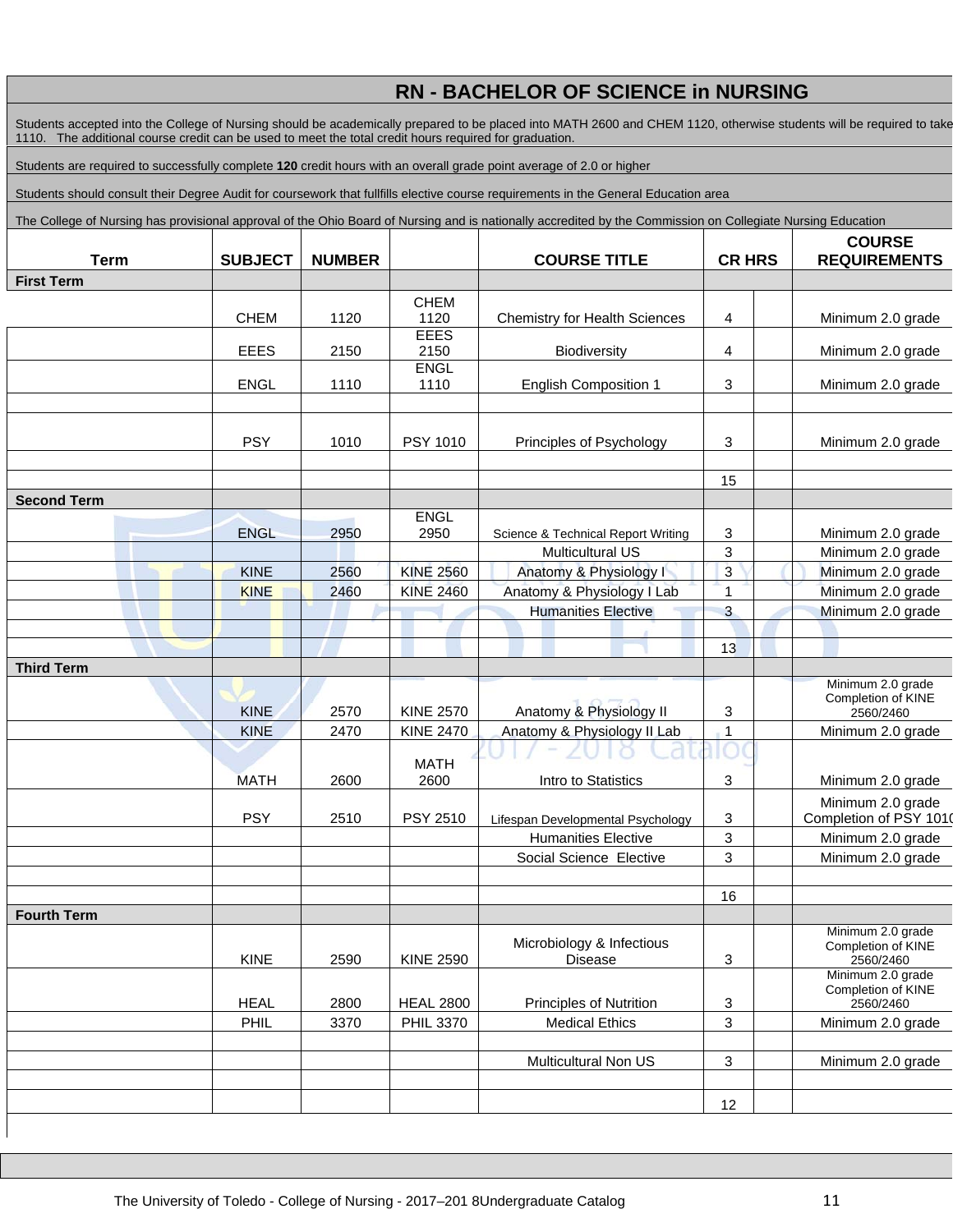**Students must apply and be accepted into the upper division professional major. Admission is competitive based on academic courses must be completed with a grade of "C" or higher. A cumulative GPA of 2.5 is required to apply.** 

| <b>Fifth Term</b>   |                            |              |                                      |                                                                               |                         |  |
|---------------------|----------------------------|--------------|--------------------------------------|-------------------------------------------------------------------------------|-------------------------|--|
|                     |                            |              |                                      |                                                                               |                         |  |
|                     | <b>NURS</b>                | 4350         | <b>NURS 4350</b>                     | <b>Transition to BSN Practice</b>                                             | $\overline{c}$          |  |
|                     | <b>NURS</b>                | 4360         | <b>NURS 4360</b>                     | Theory and Collaborative Practice                                             |                         |  |
|                     | <b>NURS</b>                | 4390         | <b>NURS 4390</b>                     | Health Promotion and Assessment of Families<br>Across the Lifespan            | 3                       |  |
|                     |                            |              |                                      |                                                                               | 8                       |  |
|                     |                            |              |                                      |                                                                               |                         |  |
| <b>Sixth Term</b>   |                            |              |                                      |                                                                               |                         |  |
|                     | <b>NURS</b><br><b>NURS</b> | 4270<br>4290 | <b>NURS 4270</b><br><b>NURS 4290</b> | Applied Health Assessment Across the Lifespan<br>Nursing Care of Older Adults | 3<br>$\overline{4}$     |  |
|                     |                            |              |                                      |                                                                               |                         |  |
|                     |                            |              |                                      |                                                                               | 8                       |  |
|                     |                            |              |                                      |                                                                               |                         |  |
|                     |                            |              |                                      |                                                                               |                         |  |
|                     |                            |              |                                      |                                                                               |                         |  |
| <b>Seventh Term</b> |                            |              |                                      |                                                                               |                         |  |
|                     | <b>NURS</b>                | 4310         | <b>NURS 4130</b>                     | Research Methods and Evidence Based Practice                                  | 3                       |  |
|                     | <b>NURS</b>                | 4290         | <b>NURS 4290</b>                     | Nursing Care of Older Adults                                                  | $\overline{\mathbf{4}}$ |  |
|                     |                            |              |                                      |                                                                               | 8                       |  |
|                     |                            |              |                                      |                                                                               |                         |  |
| <b>Eighth Term</b>  |                            |              |                                      |                                                                               |                         |  |
|                     | <b>NURS</b>                | 4340         | <b>NURS 4340</b>                     | <b>Population Focused Care</b>                                                | $\sqrt{5}$              |  |
|                     | <b>NURS</b>                | 4320         | <b>NURS 4320</b>                     | Pathopharmacology Across the Life Span                                        | $\overline{4}$          |  |
|                     |                            |              |                                      |                                                                               | 9                       |  |
|                     |                            |              |                                      |                                                                               |                         |  |
|                     |                            |              |                                      | 32 hours must be taken at the 3000-4000 level                                 |                         |  |
|                     |                            |              |                                      | <b>Total Credit Hours Required</b>                                            | 120                     |  |

### **Electives**

The College of Nursing offers electives for students in the major based on faculty and clinical availability.

# **COLLEGE OF NURSING FACULTY**

Larissa Barclay, DNP, NP-C, PMHNP-BC, CWCN Susan Batten PhD RN, Associate Professor Mary Ann Bell, PhD, MSN, RNC Carol Bryan PhD, MSN RN, Instructor Jade Burns, PhD, RN,CPNP-PC Huey-Shys Chen, PhD, RN, MCHES, FAAN, Associate Dean of Research and Scholarship, Professor Deborah Dugan, MSN,RN, NP-C, Instructor Joanne Ehrmin, PhD, RN, CNS, Professor Temeaka Gray, PsyD, MBA, MSN, RN, CNP, Interim APRN-DNP Director, Assistant Professor Elizabeth Grothaus MSN, RN, CNS, Instructor Cindy Herrera, MSN, RN, PPCNP-BC, Instructor

The University of Toledo - College of Nursing - 2017–201 8Undergraduate Catalog **12** 2017